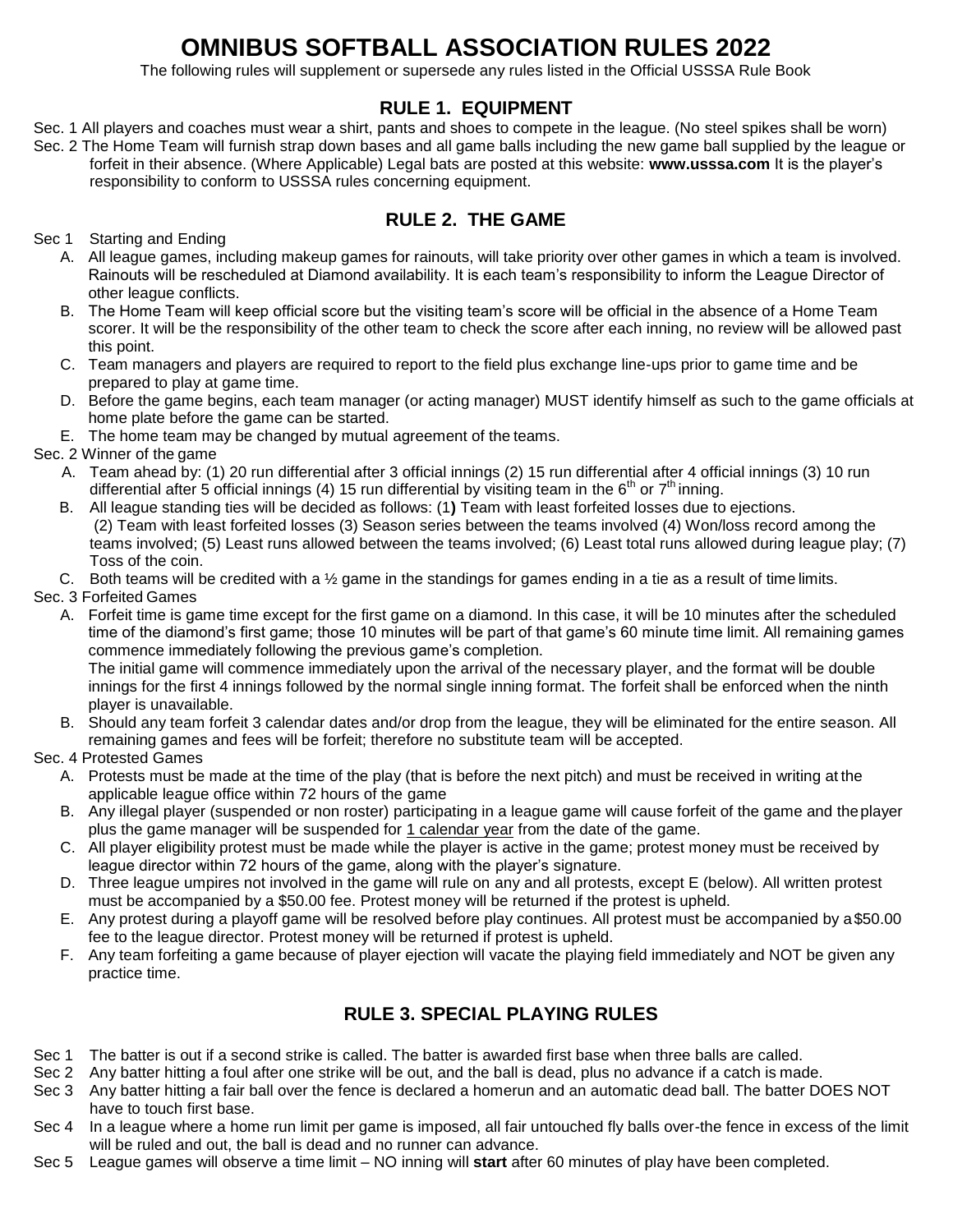## **RULE 4. UMPIRE**

- Sec 1 When an altercation occurs, the umpire shall eject any and all players deemed necessary to maintain order. A report SHALL be turned into the league listing the names of the ejected players, and a description of the occurrence. If the manager (or acting manager) refused to provide this information, the umpire's report will so indicate. The executive board shall then take any action they deem necessary.
- Sec 2 Any umpire not fit to officiate can be written up by a minimum of three league teams and the fitness will be ruled on by the board.
- Sec 3 All exposed items judged to be hazardous or potentially dangerous by the umpire, such as neck chains, watches, bracelets, or earrings that extend below the ear lobes may not be worn during the game.

## **RULE 5. DOUBLE HEADER SPECIALS**

- Sec 1 Forfeit time for the second game of a Double-header involving the same two teams on the same diamond shall be20 minutes after the first game forfeit has been declared.
- Sec 2 Double-header league games involving the same two teams will operate with a 120-minutes time limit. The first game will be played to completion and the second will be called at the 120-minute limit but considered official regardless of the number of innings played.

#### **RULE 6. PLAYERS AND SUBSTITUES**

#### Sec 1 Eligibility

- A. A player may play for only one team in each league. Players listed in more than one league team roster must declare the team of choice for the playoffs before the playoffs begin, or all the player's teams will be expelled.
- B. Mixed or Coed League Specials
	- (1) Teams must have a minimum of 4 females in the lineup to start and finish a game. You must alternate men and women in the batting order.
	- (2) If there are only 4 women, an out is taken in the place of the  $5<sup>th</sup>$  women's spot in the batting order EVERY at bat during the game for her place in the lineup.
	- (3) If additional female players are used, they must bat after each other.
	- (4) At no time can there be more than 5 males or less than 4 females in the field on defense.
	- (5) Females will pinch run for females and males for males as needed for Section 3F.

#### Sec 2 Rosters

- A. All initial rosters are due when the team picks up the initial schedule, and all roster changes must be concluded before the sixth game.
- B. A player must be 16 years old anytime before Sept. 1 of the current season to play in the adult league players under 18 needs to obtain a release form, which must be filed before play.
- C. All players MUST sign the roster form in order to be considered on the team's roster. Players NOT signing the roster are INELIGIBLE for play. Any eligibility protests will be judged accordingly. PLAYERS SIGNATURES MAY NOT BE ADDED AFTER THE ROSTER DEADLINE.
- Sec 3 Participation in the Game
	- A. A minimum of nine players are required to start or continue a league or playoff game. Starting lineups shall include only those players available at game time. It is at the manager's option to have a batting order of more than 10 players. NOTE: If a team cannot field enough roster players at game time, they may, with the permission of the opposing team, pick up enough nonroster players to equal; a total of 9 to play the game. The umpire must be informed of this agreement between the teams and the game becomes official. A team which allows non-roster players to play may not protest eligibility after that point. At no time may the picked-up's lineup exceed 9 players unless all of the non-roster players are removed from the competition and replaced with roster players.
	- B. Substitutes (players not in the batting order) may be made at any time, EXCEPT FOR EJECTED PLAYERS. If a player is ejected from the game for any reason, the ejected Player's spot in the team's batting order will be declared an out every time that lineup position is due to bat.
	- C. Any player leaving the batting order (without a replacement) will be an "OUT" the next turn at bat. Any player(s) in the starting lineup not available for the first turn at bat will be scratched at that time and will be an "out" that time only. These players may not be used as substitutes later in the game.
	- D. A late arriving tenth player may be added at the end of the lineup at any point in the game.
	- E. Late arrivals beyond the tenth player may be added at the end of the line up until the leadoff batter has begun the second turn at bat, otherwise the may be used as substitutes only.
	- **F.** One courtesy runner per inning (one time) may be used. The courtesy runner will be the last out. If the courtesy runner is still on base at the time of their turn at bat, that spot in the batting order will be an out. In the Mixed Program, the courtesy runner for a male will be the last male out and the courtesy runner for the female will be the last female out. If a second courtesy runner of the inning enters the game, and the defensive team completes a proper appeal before the next pitch, illegal pitcher action, intentional walk, or before all fielders have left fair territory, the runner will be declared out. **Any batter who is walked, must touch first base before getting a courtesy runner or is subject to be called out with a proper appeal.**